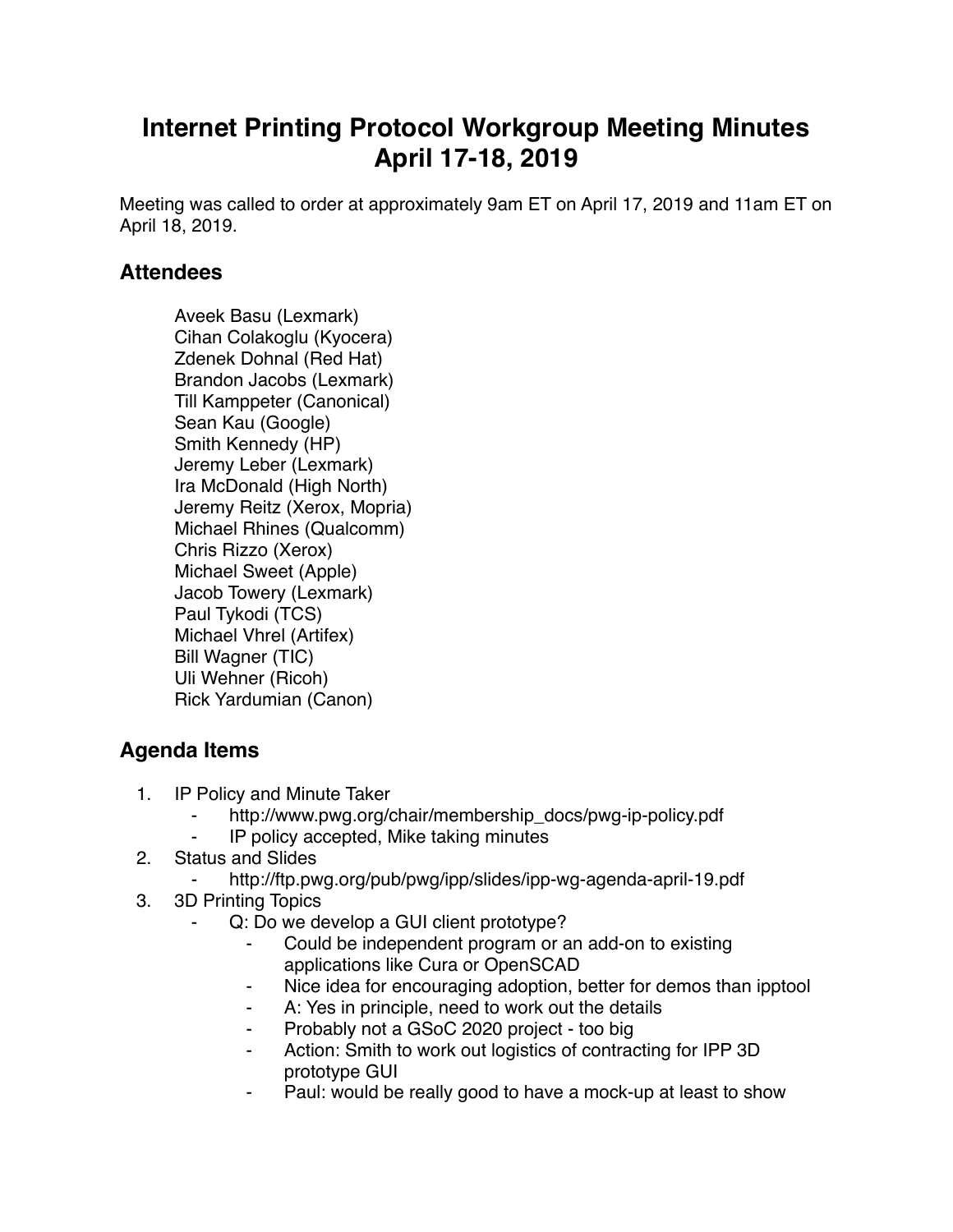people how it would all work

- Action: Mike to update the RAPID slide deck with a 3D Print dialog
- Q: Do we have contacts for vendors implementing this?
	- A: Some interest/curiosity, but nobody has committed to implementing it
	- ⁃ Could still prototype with Raspberry Pi running ippserver connected to a 3D printer
- ⁃ Q: Other print ticket properties needed for Concrete printing?
	- A: Probably, need to wait for this year's prototypes to determine what those properties are
- SME Rapid conference on May 20-23, Standards portion on the 21st
	- Paul will be representing the PWG
	- Ira forwarded the announcement to the IPP list
- SME partnered with University of Florida to develop web-based database -"iRAMP"
	- ⁃ Allows people to discover solutions for specific technical problems
	- ⁃ Paul will propose IPP 3D self-certification program a la IPP Everywhere that could be listed in this database
		- Will require some IPP WG resources...
- AMSE continues to coordinate 3D standards across US/International organizations
	- Promoting the current (2.0) report, with periodic updates
	- ⁃ The PWG can provide updates
	- ⁃ Q: Any discussion of also using 3MF?
		- 3D PDF and AMF seem to have more visibility in AMSC
		- 3MF seen as a competitor to AMF
- ⁃ ISO/IEC JTC 1 WG 12
	- Developing standards on behalf of other technical committees
	- We can work to get the IPP 3D job ticket (via PWG SM schema) into PDF 3D
		- ⁃ Lots of interest in the DOD supply chain need to be able to automate and standardize formats
		- ⁃ "3D iPDF" (3D interactive PDF)
	- ⁃ Also standards for metadata embedded in PDFs
		- TC130 pulled from JDF and PDF VT
		- ⁃ Not yet published, but soon
	- Both TC130 (graphics) and 3D PDF Consortium (US TAG for ISO PDF) are interested in doing 3D job ticketing with PWG
		- Q: Any feedback on the intent focus of PWG vs. process focus of JDF/VT?
		- ⁃ They've asked for a proposal/draft that discusses the differences from the current 2D stuff
	- Will need some more PWG resources/involvement going forward
	- Q: Is INCITS still an ad-hoc?
		- A: No, voted to become a TC (Technical Committee) yesterday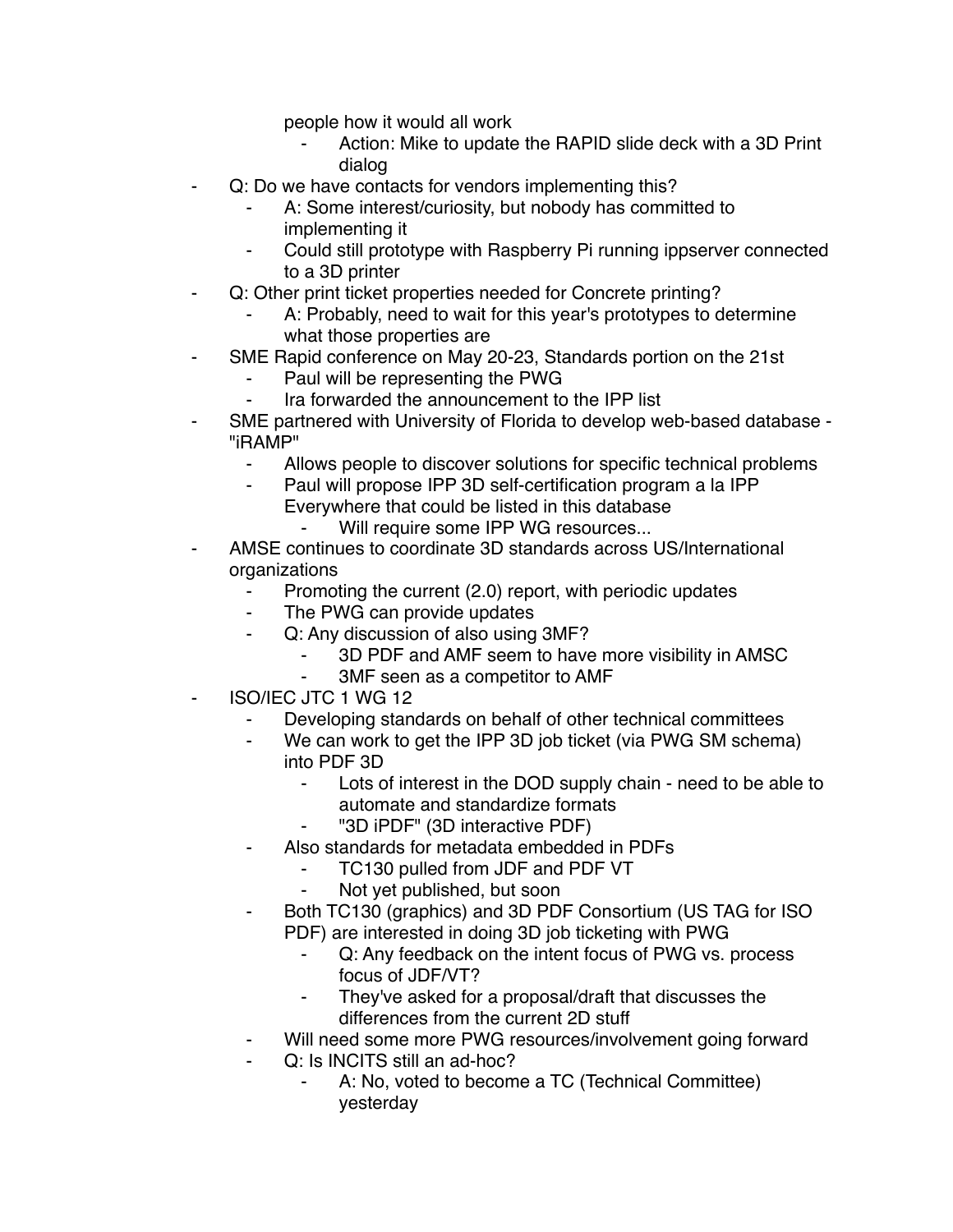- Paul will forward the information to the IPP list
- ⁃ 3D Concrete Printing Standards Development
	- Separate from ASME efforts, were affected by government shutdown (delays)
	- ⁃ Developing test files for a dozen different labs
	- Using ippsample tools to automate things
	- ⁃ Goal is to learn about the different materials, what terms and properties need to be used - ACI will get that information to us when they are defined
	- ⁃ Timeframe: summer 2019
	- Should be straight-forward from the PWG side of things
	- ⁃ Q: What kind of involvement?
		- A: ACI will provide feedback/information, might require some extension to IPP 3D and materials-col...
- 4. IPP System Service
	- https://ftp.pwg.org/pub/pwg/ipp/wd/wd-ippsystem10-20190130-rev.pdf
	- ⁃ Demo
		- Feedback from Sean:
			- Change device-xxx to smi2699-device-xxx in ippserver so that it is obvious that it is an implementation detail of the sample code and not a standard attribute
				- ⁃ smi2699-device-command (name): Print command
				- smi2699-device-format (mimeMediaType): Print output format
				- ⁃ smi2699-device-uri (uri): Print output URI
				- ⁃ Issue #173 in the ippsample project
	- Resource test #1 failed:
		- Need to fill in resource-format-accepted response attribute
		- Issue  $#174$  in the ippsample project (FIXED)
	- Feedback from Smith:
		- Seems like printers sometimes come up in the stopped and not accepting states
		- Mike: Shouldn't happen for printers in the conf directory, but will happen for printers created with the Create-Printer operation (by design)
		- Smith will file issues as needed
	- Q: What was the demo setup?
		- A: 18-core iMac Pro with 128GB RAM and 4TB SSD, HP OfficeJet printer, ippsample as checked out from Github running on macOS 10.14.4
		- But any regular computer/laptop would work, definitely doesn't need that kind of horsepower....
	- Resource test #2 succeeded
	- Create-Printer accepts resource-ids that is a template for a printer
		- What is the format?
			- Could be application/ipp or some vendor format
			- Client just looks for template-printer resources and provides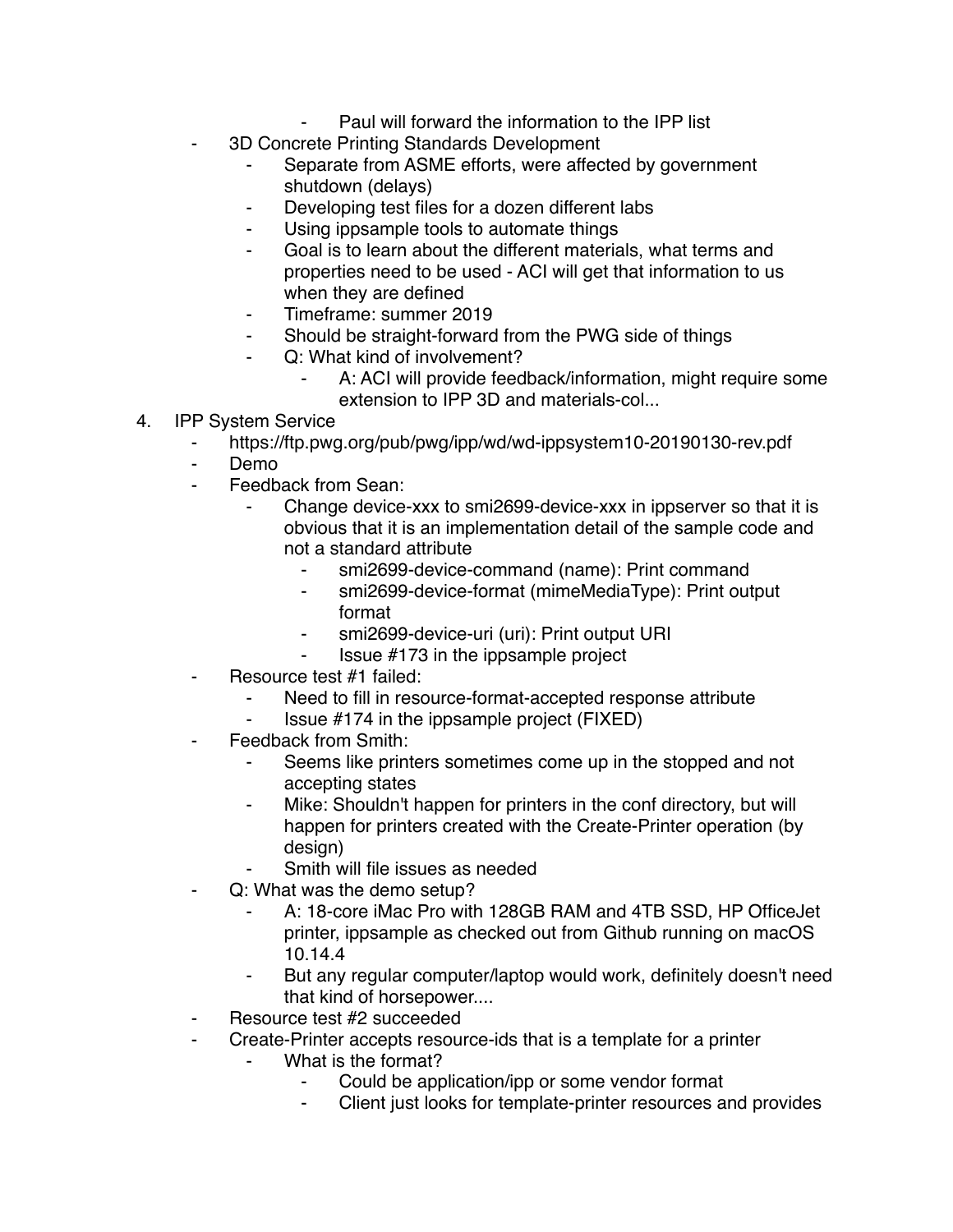the resource ID

- Attributes in request override template values
- Mike will add to ippserver (Issue #175)
- ⁃ Talk about how to implement this
	- ⁃ List errors/substitutions
	- Client can specify at most 1 template resource
	- ⁃ Client attributes override template attribute
	- List types of resources that can be specified
- ⁃ Template resource types provide metadata (attributes) and not content, standard format is application/ipp but other types could be supported
- ⁃ Create-Job/Print-Job/Print-URI can accept template-job resource
- ⁃ Send-Document/Send-URI can accept template-document resource
- Allocate-Printer-Resources only works for static resources (not templates or executables)
	- Printers need to be re-created to use a new template
- Q: Is Q2 still a good target given the GSoC 2019 work?
	- A: Yes, get to stable draft and completed prototype in Q2
	- ⁃ Hold off on PWG Last Call and Formal Vote until late Q3/early Q4 to given GSoC work a chance to expose any issues
- 5. Canon Proposal for New Attributes
	- https://ftp.pwg.org/pub/pwg/ipp/slides/ 20190417%20New%20IPP%20Attributes%20Proposal%20from%20Cano n.pdf
	- ⁃ Borderless expansion
		- How to specify units?
			- Percentage doesn't work well (not precise enough) for large sizes
			- PWG units (hundredths of millimeters) have the precision, can be tailored by client
		- ⁃ Mike: maybe a "media-overbleed (integer)" member attribute for media-col?
		- Sean: or have a content/imposition rectangle for the document data - something like that in PWG 5100.3
		- Q: What about aspect ratio?
			- A: Normally preserved, but an arbitrary content rectangle might override that?
			- Would need to specify semantics clearly
		- Q: Should this be a job template attribute or a printer configuration setting?
			- ⁃ Might want different values for different sizes
			- ⁃ Could work as a printer setting or a default for a job template
			- ⁃ Is this something you fiddle with each job, or something you configure once or tweak as needed?
			- Canon and HP provide UI for each job, but is that the best solution/place?
				- A: Needs further discussion
	- Unidirectional Printing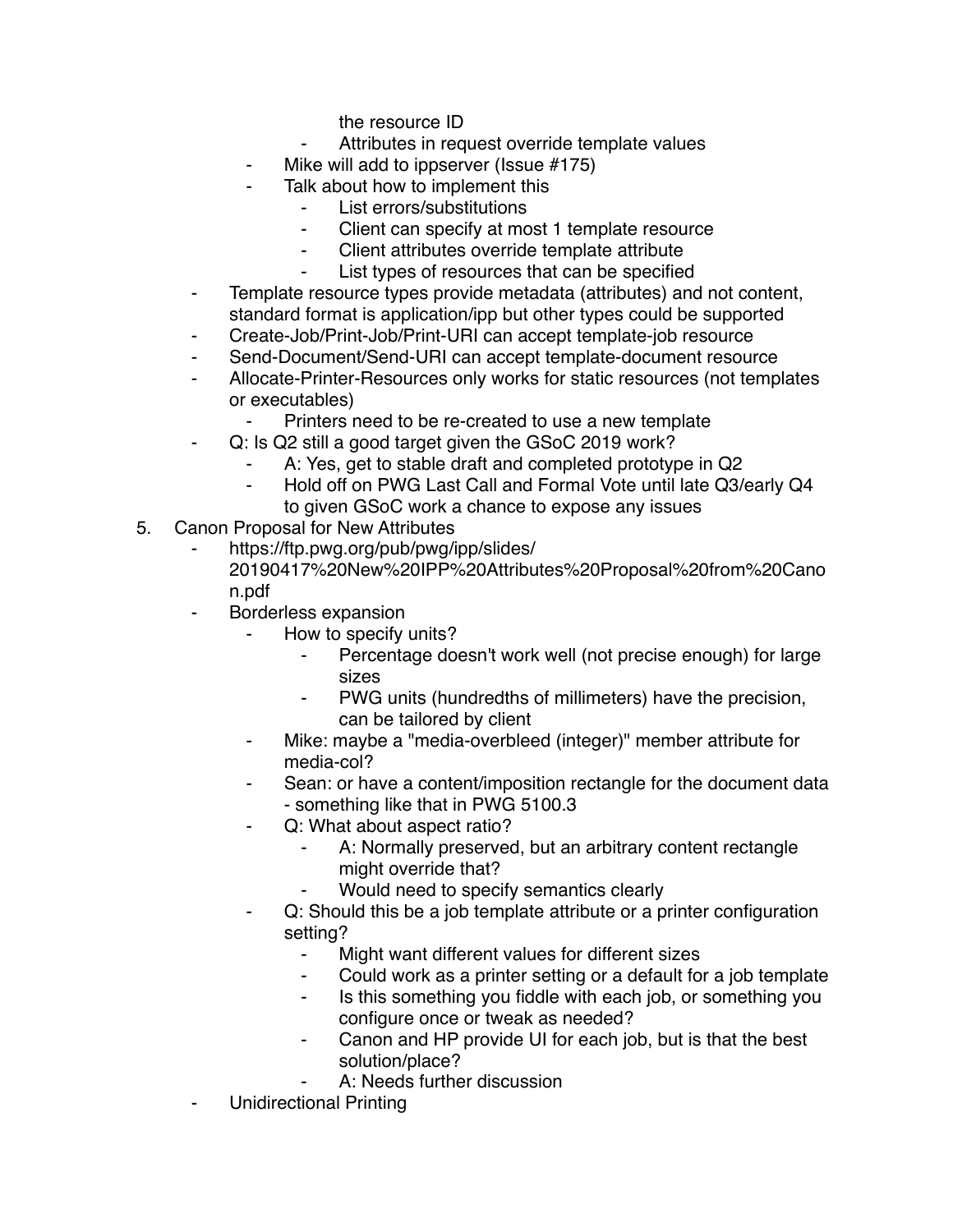- Q: Shouldn't this be captured by print-quality?
	- ⁃ high = unidirectional
	- normal and draft  $=$  bidirectional
	- A: Use print-quality
- **Eliminate Upper and Lower Margins** 
	- Print optimization to imaged content
	- ⁃ Q: What about just specifying a media with 0 height/length and let the printer just image the content area?
- Banner printing
	- Already supported by finishings-col/trimming/trimming-when
	- trimming-offset can be used to adjust cut border
- **Composite** 
	- ⁃ Overlays/templates/watermarks/variable data printing is not yet supported by IPP
	- imposition-template could be used but was never fully specified
- Special print mode
	- print-content-optimize can handle that with a new value "barcodes" or some such
	- Job level with overrides possible on the page level
	- Also PDL attributes like "Interpolate" in PDF
- 6. IPP Everywhere
	- ⁃ Slide 15: Add link to the github printers page
	- Demo:
		- ⁃ ippevesubmit help isn't aligned properly
		- ⁃ ippevesubmit should ask if this is for a print server
		- ippevesubmit should write to "printer name.json"
	- Q: Do printers have to support DNS-SD?
		- A: Yes
		- mDNS might not be useful in enterprise environments, but DNS-SD with regular DNS is still possible and widely used
		- ⁃ Printer must have the capability to do DNS-SD and mDNS, might not always (or ever) be turned on
	- Q: Can printers can certified as logical devices/print servers?
		- ⁃ A: Why would you do this?
	- ⁃ Q: Could we relax mDNS requirement for devices that are exclusively enterprise devices?
		- A: Maybe, how to specify (weight, size, etc.)?
		- ⁃ Personal/Enterprise/Shared/SOHO
	- Make DNS-SD tests recommended, if not supplied must be print server/ enterprise printer/logical device
		- Add "dnssd" key to printers.json file
		- ⁃ Talk at future IPP meeting about how we want the printer listing page
	- Q: What is the value proposition of IPP Everywhere vs. AirPrint and Mopria?
		- A: IPP Everywhere is the only fully-open printing standard, is a very small delta from the other vendor standards, and doing all three will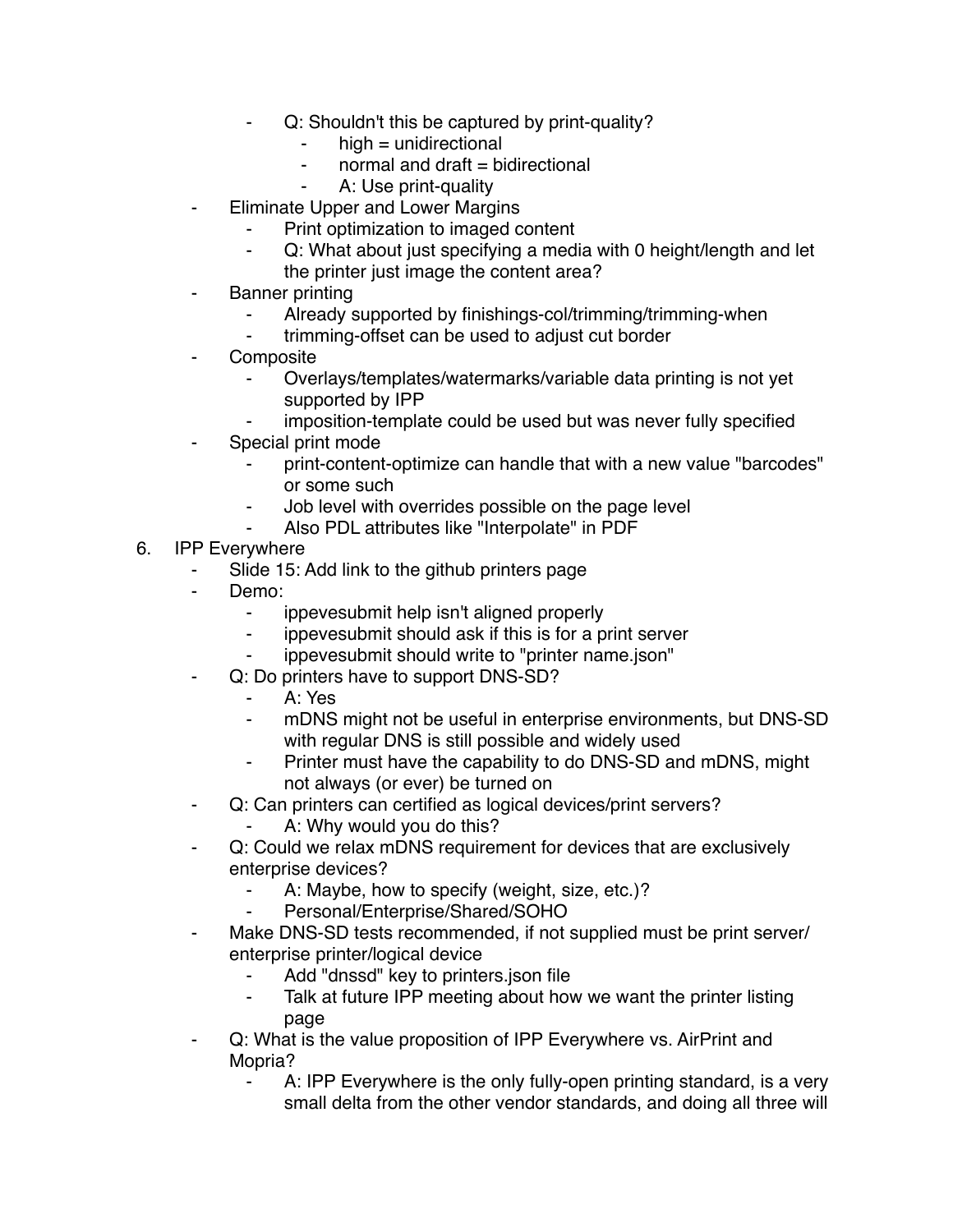- yield total compatibility with all operating systems
- HP: It's good for QA
- 7. IPP Enterprise Printing Extensions (EPX) v1.0
	- ⁃ https://ftp.pwg.org/pub/pwg/ipp/wd/wd-ippepe-20190327.pdf
	- ⁃ Abstract + Introduction:
		- Mention history/JPS2 and how we got here
	- ⁃ Introduction:
		- Rewrite and expand what is this spec about?
		- Table 1: Delete or move to 4.x subsections
	- ⁃ Section 2.1:
		- BCP<sub>14</sub>
	- Section 2.4:
		- Drop job-state enum values from definitions just reference them with a list of names or something.
	- ⁃ Section 2.5:
		- Password Protected Job: Reword, include Reprocess-Job operation
		- Print-stream pages should be Input Pages from STD92
		- Proof Print Job: Proof Job, reword
		- ⁃ Retained Job: Reword can be copied using the Resubmit-Job or Reprocess-Job operations
		- Stored Job: talk about the document data being stored as-is
	- Global: Proof Print Job -> Proof Job
	- Section 3.1:
		- ⁃ Drop A, B, D, E, F, and G
		- ⁃ Lines 345-347: Drop talk of canceling sets of jobs
		- ⁃ Use Stored Jobs, Proof Jobs, etc. (capitalized terms from 2.x)
		- Drop  $#4-7$
		- Add bullet for password protection of Retained Jobs
		- Q: What's the difference between a Stored Job and a Retained Job?
			- A: Stored Job is explicitly retained (subset of retained jobs)
			- ⁃ Define in terms of explicit user/admin intent (retain for a certain period of time)
			- ⁃ Jobs that are only stored (not printed) still go to the 'completed' state, job-impressions-completed=0, job-media-sheets=0, jobpages-completed=N, job-k-octets-processed=N
	- Sections 3.2.1, 3.2.2:
		- ⁃ Drop "MFD" or replace with "workgroup" or something like that
		- "only people with the original password can pick it up."
		- Continue discussion on IPP list, several comment from Sean
	- Section 9.1:
		- ⁃ Drop mention of job-password for owner-authorized and reword
			- Also need to define semantics (and probably some job-statereasons keywords) carefully to track the state of things...
	- ⁃ Finished at section 3.2.3
- 8. IPP Job Extensions v2.0
	- https://ftp.pwg.org/pub/pwg/ipp/wd-ippjobext20-20190315.pdf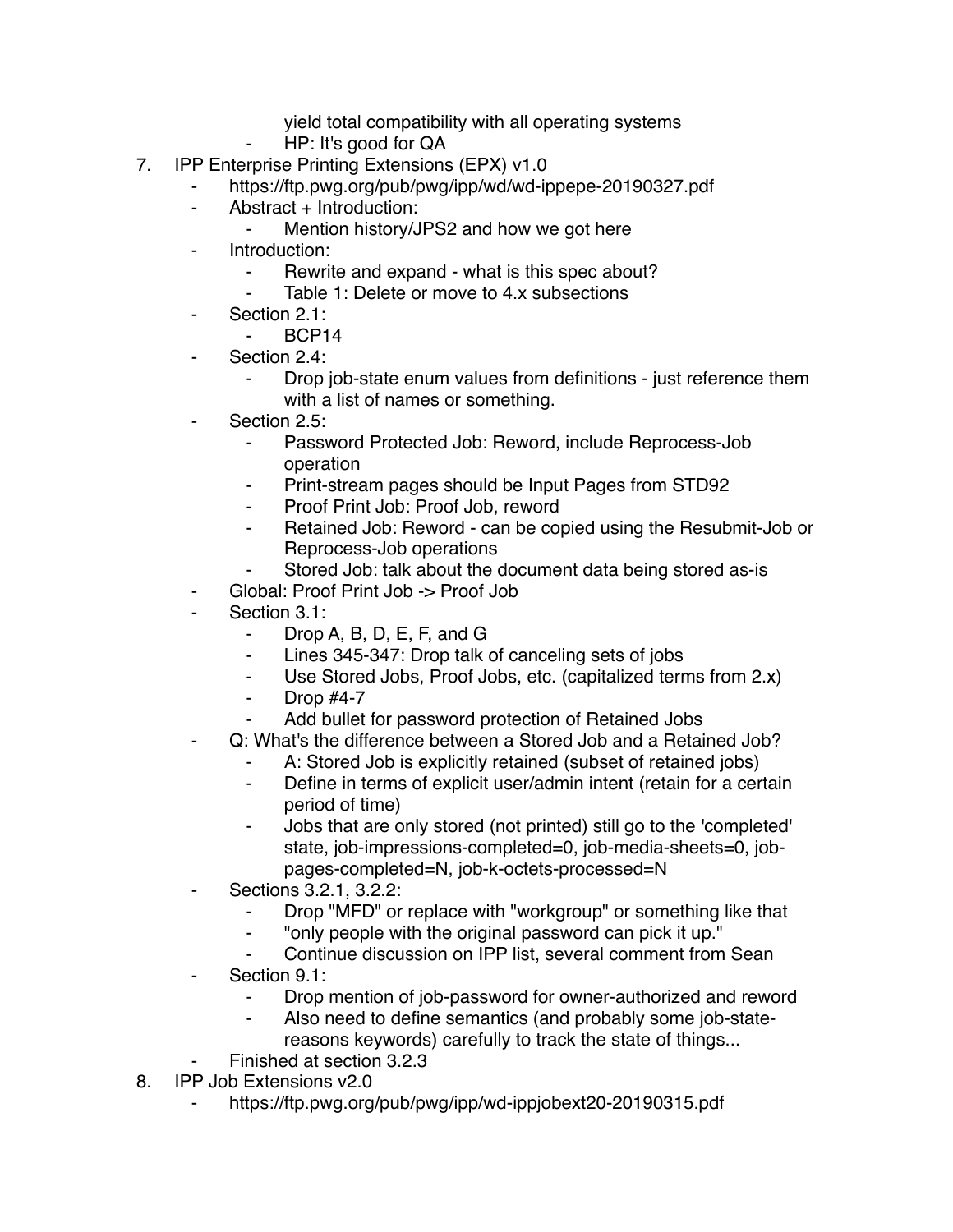- Fate of "document-format-details":
	- ⁃ KM would like some time to review and provide feedback
	- Jeremy will also provide info to Mopria members for feedback
	- ⁃ Ira: Since this attribute seems to be implemented by several vendors, we should probably not obsolete it but we can deprecate things with a rationale and a description of the limitations
	- 1setOf syntax unnecessary
	- Member attributes:
		- ⁃ "document-format": Redundant, make OBSOLETE
		- ⁃ "document-format-device-id": Not used, make OBSOLETE
		- ⁃ "document-format-version": Redundant, make OBSOLETE
		- ⁃ "document-natural-language": Redundant, make **OBSOLETE**
		- ⁃ "document-source-application-xxx": Note issues, keep
		- ⁃ "document-source-os-xxx": Note issues, keep
	- Consensus is to make "document-format-details" DEPRECATED
		- Single value with document-source-application-xxx and document-source-os-xxx member attributes, all other member attributes obsolete
	- ⁃ Consensus is to make "document-format", "document-formatdevice-id", "document-format-version", and "document-naturallanguage" member attributes OBSOLETE
		- Mike will post a summary to the IPP mailing list
- 9. Job Accounting BoF
	- Job Accounting: "Collection of Metadata to audit, bill, or otherwise report on the **origin,** processing**, and disposition** of Jobs and Documents."
		- From RFC 4949: " \$ COMSEC accounting (O) /U.S. Government/ The process of creating, collecting, and maintaining data records that describe the status and custody of designated items of COMSEC material. (See: accounting legend code.) Tutorial: Almost any secure information system needs to record a security audit trail, but a system that manages COMSEC material needs to record additional data about the status and custody of COMSEC items."
	- Metadata: "Information about a Job or Document such as name, **originator,** owner, format, state, counters, dates and times, **content,** and template attributes."
	- Use cases:
		- ⁃ Add diagnostics/debugging using accounting data to reproduce a problem
		- Add content auditing printing inappropriate or disallowed things
		- ⁃ Add client providing unique identifiers for account IDs, billing codes, etc.
		- Not for access control
	- Requirements:
		- Add collection of application and OS
		- ⁃ Authentication includes client, user, printer, server
		- Audit logging (5110.3)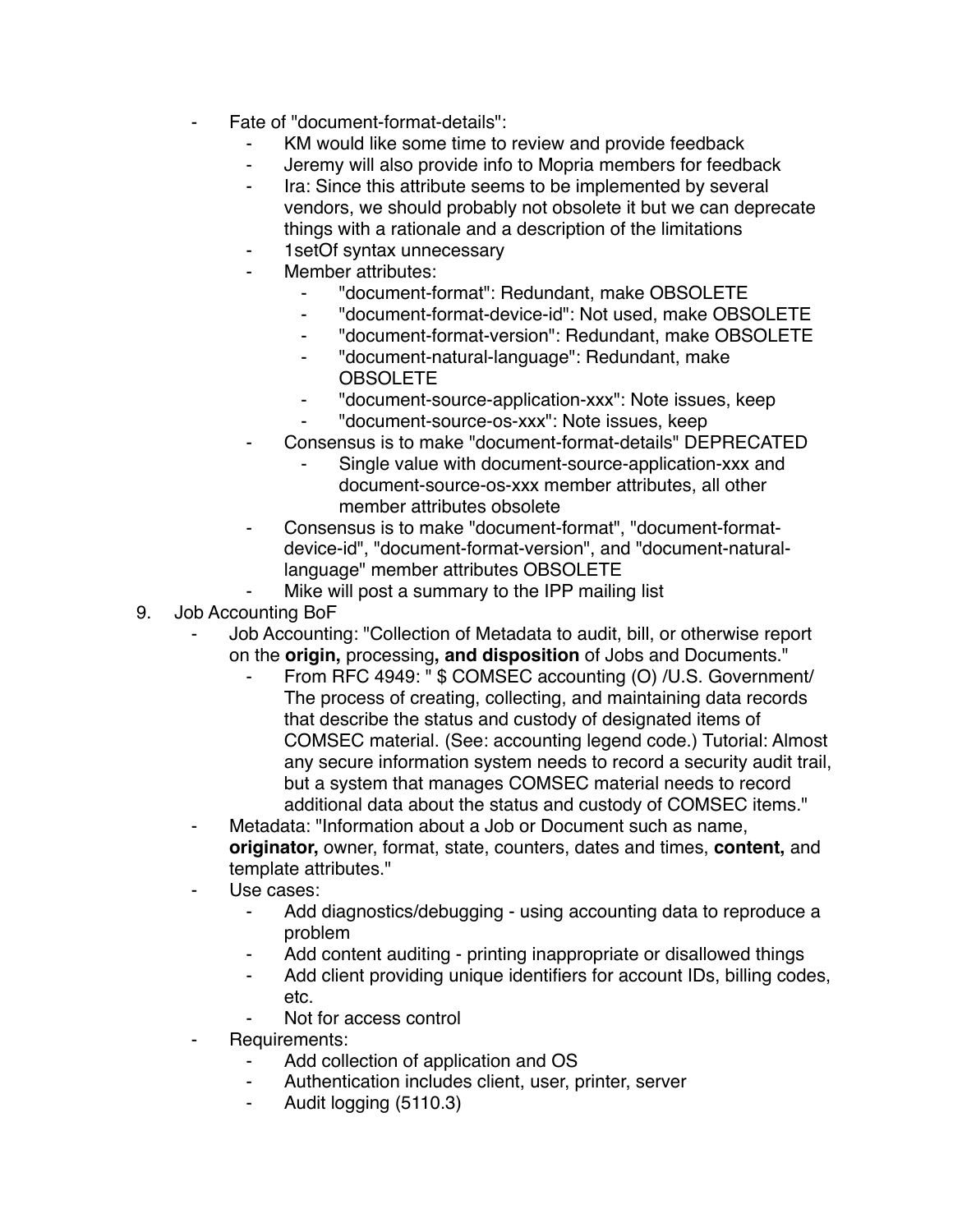- Printer metadata includes work counters
- Authentication:
	- TPM mechanisms to provide signed information
- Client Metadata:
	- job-accounting-user-id and job-account-id are sometimes used together
- Printer Metadata:
	- Talk about additional standardized attributes, such as method of authentication ("job-originating-user-authentication") and security ("job-originating-user-security")?
	- Talk about Client Metadata that is better generated by printer (jobimpressions, job-k-octets, etc.)
	- Also look at Job Monitoring MIB properties that haven't made it to IPP yet
- ⁃ Overall:
	- Include a trustworthiness discussion for different IPP attributes, e.g., page count
- Is it reasonable to include "job-account-id" in "printer-mandatory-jobattributes" for systems with Job Accounting enabled?
	- ⁃ Yes, that is the designed mechanism for informing a Client which attributes are required.
	- ⁃ Vendors should file bugs with the affected clients and/or implement defaults/workarounds as appropriate
- ⁃ What about "document-metadata"?
	- ⁃ Definitely PII, needs to be strongly protected
- What about "document-format-details"?
	- ⁃ Keep DEPRECATED
	- Work on defining new source attributes with interoperability and verification
	- Mostly useful for diagnostics/debugging
- Validation:
	- ⁃ Certificate validation/system validation (I trust the systems on my network to do the right things)
- Next steps:
	- ⁃ Discuss parts at IPP workgroup conference calls
	- Collect discussions and present at another full BoF at August 2019 F2F
- 10. IPP Encrypted Jobs and Documents
	- https://ftp.pwg.org/pub/pwg/ipp/wd/wd-ipptrustnoone10-20190131-rev.pdf
	- Section 2.4:
		- Add Job Receipt and Job Ticket definitions
		- Add Encrypted Job as a defined term
	- ⁃ Global: Change "encrypted Job" -> "Encrypted Job"
	- Section 4:
		- Q: What about progress monitoring before the Job reaches a terminating state?
			- A: Can just remove the bit about "once it reaches a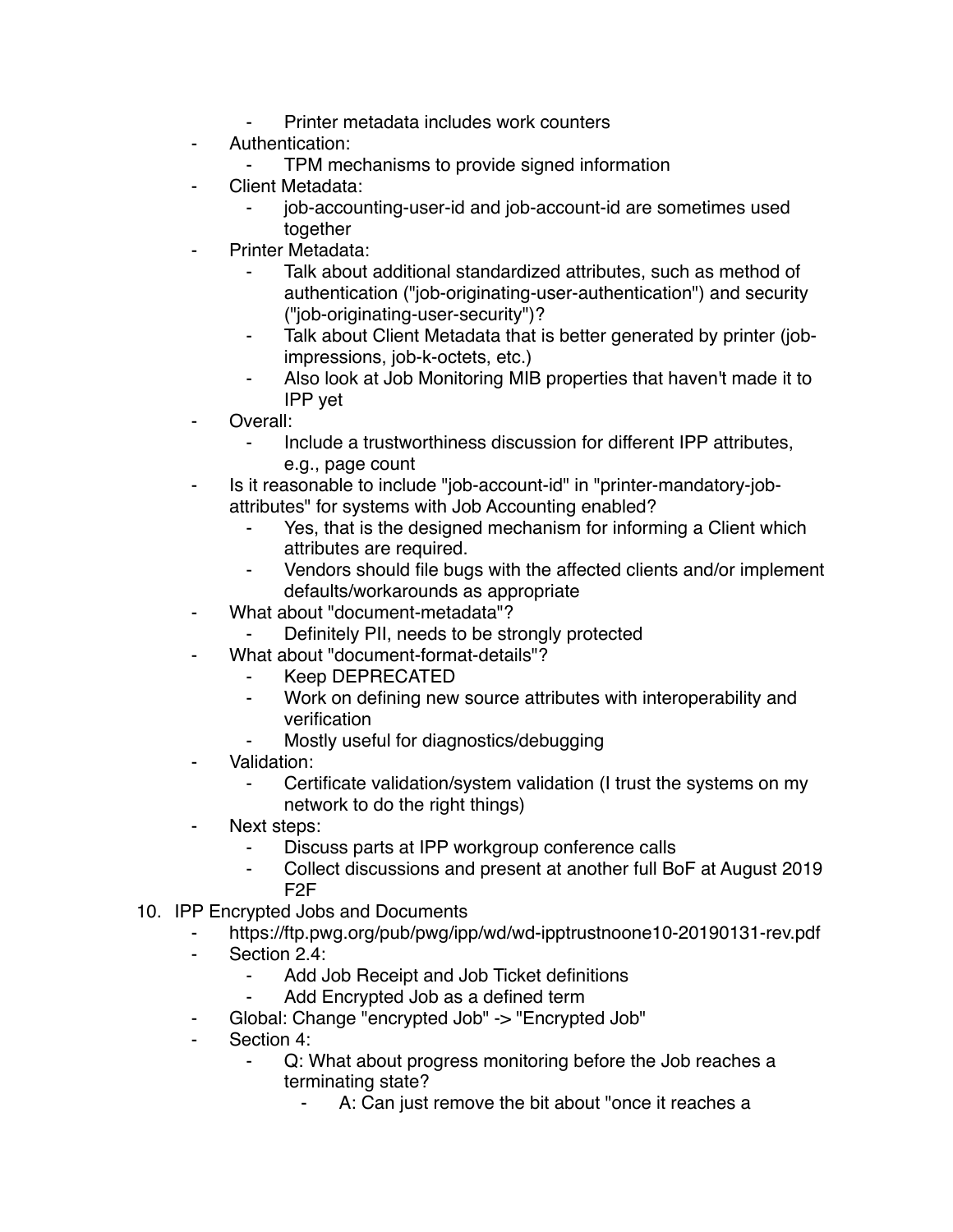terminating state", with the usual caveats that the receipt isn't stable until the job reaches a terminating state.

- Section 6.3:
	- Talk about access policies:
		- Originating user \*or\* specifically authorized users can request an encrypted receipt using corresponding PGP public keys
- Q: Can Client supply user's public key in print requests?
	- A: Yes, for use in verification/authentication, but the printer's public key is used to encrypt the request, not the user's public key (since the printer needs to decrypt the print request/document data
	- Supported combinations are:
		- ⁃ Just printer's public key
		- Printer's public key + user password (unlock at device)
		- ⁃ Printer's public key + user's public key (verify at device)
		- Printer's public key + user's public key + user password (verify and unlock at device)
- ⁃ Section 7.1.3 and 7.2.2:
	- Say this is the Base64 (PEM) encoded version of the PGP public key
- ⁃ Section 7.2.1:
	- ⁃ "application/ipp+pgp-encrypted" is the MIME media type (+ not -)
- Section 11: Drop XML usage stuff
- Section 12:
	- ⁃ MUST NOT use old PGP stuff that is subject to EFAIL (copy from 16.1)
		- RFC 8452 look at/maybe reference?
- Section 13:
	- Scrub RFC2911 references
	- Add operations and operations-supported enums
- Section 13.3:
	- ⁃ Drop
- Section 16.2:
	- ⁃ "add of the time of this document there are no mitigations" or something like that
		- Fix broken reference "defined in ???"
- ⁃ Q: Promote to standards track?
	- A: Yes, we have new, non-trivial operations and serious new content
- ⁃ Abstract and introduction: Update to "specification" instead of "registration", mention new operations
- Make sure to post updated draft to both IPP and IDS mailing lists
- 11. Next steps:
	- ⁃ IPP Document Object v1.1:
		- Drop mention of document-format-details
		- **Start PWG Call for Objections**
	- **Job Accounting:**